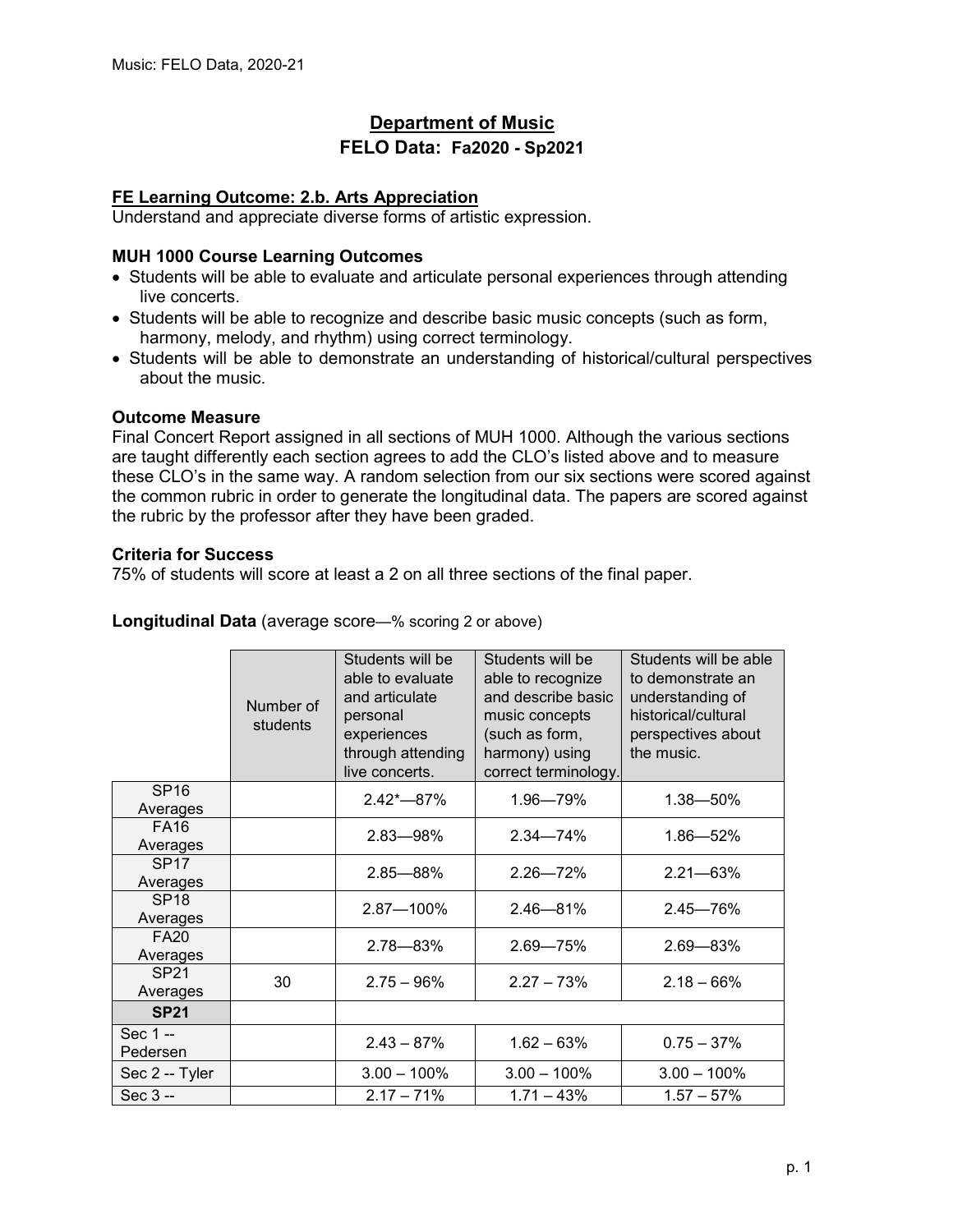| Pedersen       |                 |              |               |
|----------------|-----------------|--------------|---------------|
| Sec 4 -- Dally | $2.8 - 80\%$    | $2.6 - 80\%$ | $2.6 - 80\%$  |
| Sec 5 -- Dally | 100%<br>$2.8 -$ | $2.4 - 60\%$ | $3.0 - 100\%$ |

\*3 point scale

#### **Conclusions Drawn from Data**

MUH 1000 is an introduction to Western Art Music course that was taught in Spring '21 by three instructors with different approaches, who share a set of learning outcomes, which we assess with a common paper. Student experience and satisfaction with the course varies widely.

Data from Spring '21 MUH 1000 across most sections continues to show the effect of the worldwide pandemic, as students struggled with adverse academic conditions such as remote learning, the "near-far" classroom experience, and a lack of access to live music performances.

# **Changes to be Made Based on Data**

None at this time.

# **Rubric Used**

GE learning Outcomes Rubric for MUH 1000

| Item                                                                                                                                                                      | Exemplary--3                                                                                                                                          | Proficient--2                                                                                    | Developing--1                                                                                                                   | Initial--0                                                                                                                   |
|---------------------------------------------------------------------------------------------------------------------------------------------------------------------------|-------------------------------------------------------------------------------------------------------------------------------------------------------|--------------------------------------------------------------------------------------------------|---------------------------------------------------------------------------------------------------------------------------------|------------------------------------------------------------------------------------------------------------------------------|
| Students will be<br>able to evaluate<br>and articulate<br>personal<br>experiences<br>through attending<br>live concerts.                                                  | The paper<br>eloquently<br>evaluates the<br>author's<br>meaningful<br>engagement with<br>the event and<br>with the music.                             | The paper shows<br>some<br>engagement with<br>the event and<br>with the music.                   | The paper does<br>not make it<br>perfectly clear<br>that the author<br>attended the<br>event, or it shows<br>little engagement. | The paper<br>provides no<br>convincing<br>evidence that the<br>author actually<br>attended the<br>event.                     |
| Students will be<br>able to recognize<br>and describe<br>basic music<br>concepts (such<br>as form,<br>harmony,<br>melody, and<br>rhythm) using<br>correct<br>terminology. | The paper<br>integrates correct<br>music<br>terminology and<br>savvy musical<br>understanding in<br>a detailed<br>description of the<br>music itself. | The paper<br>adequately<br>describes the<br>music itself using<br>mostly correct<br>terminology. | The paper<br>describes at<br>least some of the<br>music itself with a<br>small amount of<br>success.                            | The paper<br>contains very<br>little successful<br>description of the<br>music itself.                                       |
| Students will be<br>able to<br>demonstrate an<br>understanding of<br>historical/cultural<br>perspectives<br>about the music.                                              | The paper<br>thoroughly and<br>accurately<br>synthesizes<br>historical/cultural<br>perspectives<br>about the music.                                   | The paper<br>adequately<br>describes<br>historical/cultural<br>perspectives<br>about the music.  | The paper<br>describes<br>historical/cultural<br>perspectives<br>about the music<br>with a small<br>amount of<br>success.       | The paper<br>contains very<br>little successful<br>description of<br>historical/cultural<br>perspectives<br>about the music. |